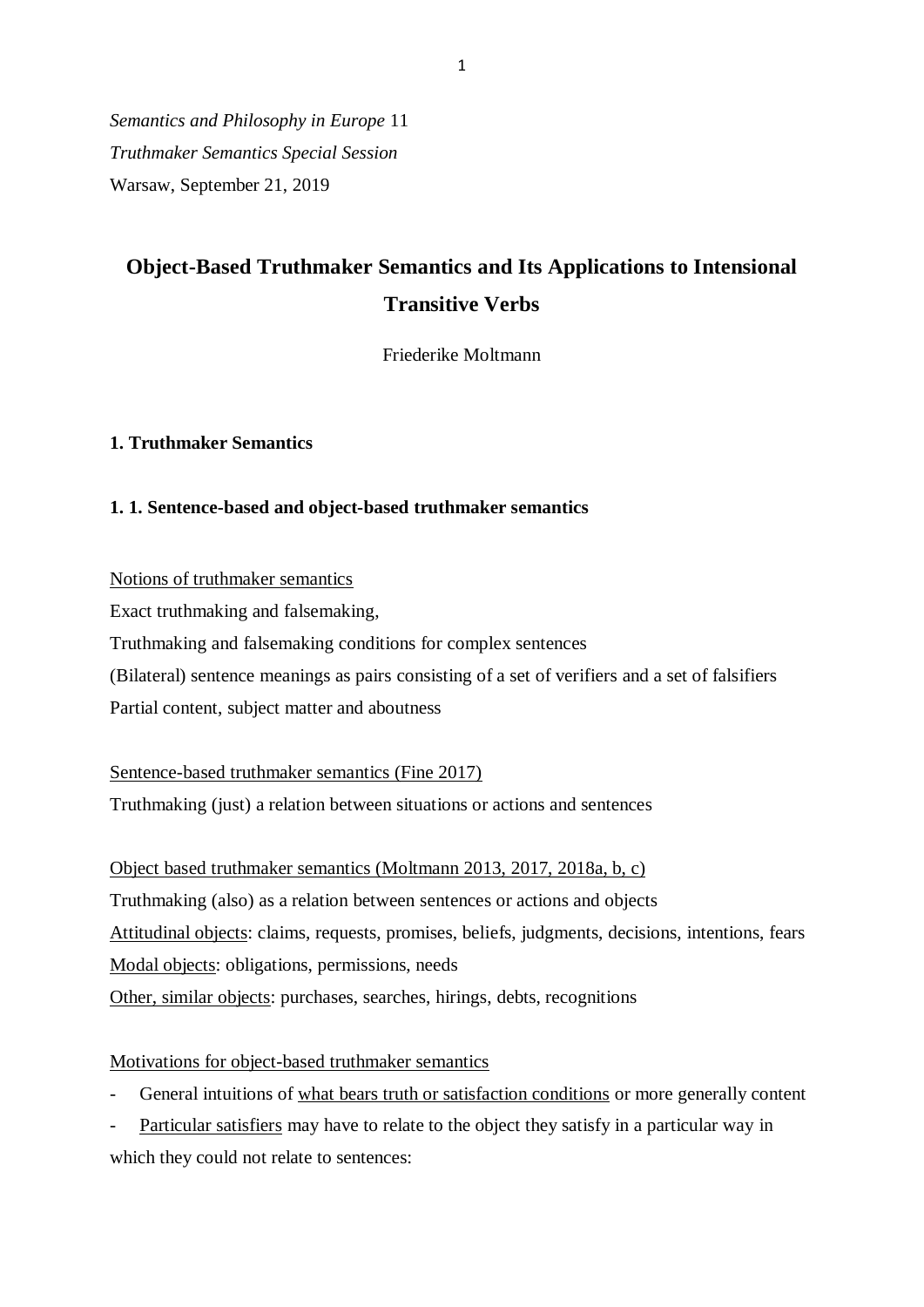- Sometimes situations as satisfiers require a causal connection to the object (Section 3).
- Sometimes only actions can act as satisfiers that are performed with the intention of satisfying the attitudinal object (intention, request etc.) (Searle 1983).

Explanation of different types of satisfaction predicates applying to different modal and attitudinal objects

- Application of truthmaker semantics to the ontology of the mind

New semantics of attitude reports without using propositions and without regarding actions (action types) as truth bearers

New semantics of modals, based on a variety of modal objects and their satisfaction conditions

New semantics of embedded sentences more generally

The semantics of intensional NPs: *the book John needs to write, the house John is looking for, the bottle of wine John bought on the internet*

The semantics of intensional transitive verbs: *need, look for, hire, buy, find* 

### **1.2. Basics of truthmaker semantics (Fine 2017)**

### Exact truth-making/satisfaction s  $\parallel S / s \parallel d$ :

The situation or action s is an *exact truthmaker/satisfier* of the sentence S / the attitudinal or modal object d.

#### Standard truthmaking conditions for complex sentences:

(1) a. s  $\parallel$  S *and* S' iff for some s' and s'', s = sum(s', s'') and s'  $\parallel$  S and s''  $\parallel$  S'.

b. s  $\parallel$  S *or* S' iff s  $\parallel$  S or s  $\parallel$  S'.

Truthmaking for negations:

(1) c. s  $\parallel$  *not* S iff s  $\parallel$  S.

#### Bilateral propositions:

A sentence S has as its meaning a pair  $\langle pos(S), neg(S) \rangle$  consisting of a positive denotation, the set pos(S) of verifiers of S, and a negative denotation, the set neg(S) of falsifiers of S.

### Partial content

(2) For sets of situations or actions A and B, B is a partial content of A iff every satisfier of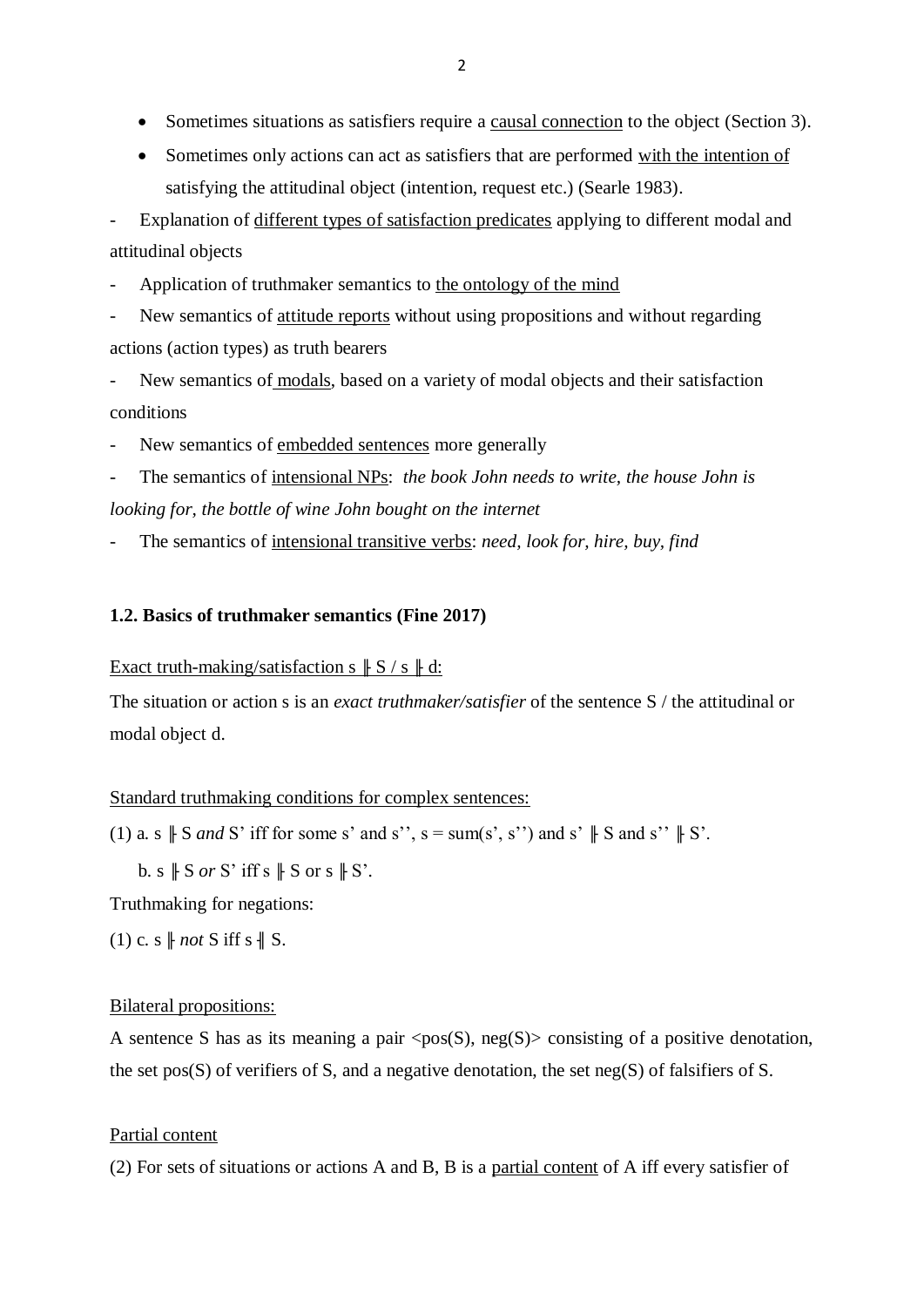A contains a satisfier of B and every satisfier of B is contained in a satisfier of A.

### **1.3. Object-based truthmaker semantics**

#### New logical form of attitude reports

- (3) a. John claims that it is raining.
	- b.  $\exists$ e(claim(e, John) & [*that it is raining*](att-obj)(e)))
	- c. John makes the claim that it is raining.
	- d.  $\exists e \exists ! d(make(e, John, d) \& claim(d) \& [tha it is raining](d))$
- New logical form of modal sentences
- (4) a. John needs to leave.
	- b. John has a need to leave.
	- c.  $\exists d(\text{need}(d) \& [John to leave](d))$
- (5) a. John is permitted to leave.
	- b. John has permission to leave.
	- c.  $\exists d$ (is permitted(d) & [*John to leave*](d))

Difference between obligations and permissions (and other modal / or attitudinal objects of necessity and possibility):

Obligations have both satisfiers and 'violators'; permissions have only 'satisfiers' Same for demands vs invitations, suggestions.

An attitudinal or modal object d has a positive denotation pos(d) and a (possibly empty) negative denotation neg(d).

(6) Sentence meanings as properties of attitudinal and modal objects (of all sorts)

 $\lambda$ d[pos(S) is a partial content of pos(d) &  $\forall s(s \mid S \rightarrow s \mid d)$  in case neg(d)  $\neq \emptyset$ ]

### Motivation for the partial content condition

Underspecification of the satisfaction conditions of desires, hopes, and needs:

- (7) a. Fiona wants to catch a fish (that she can eat). (Fara 2007)
	- b. Bill needs to hire an assistant (that speaks French).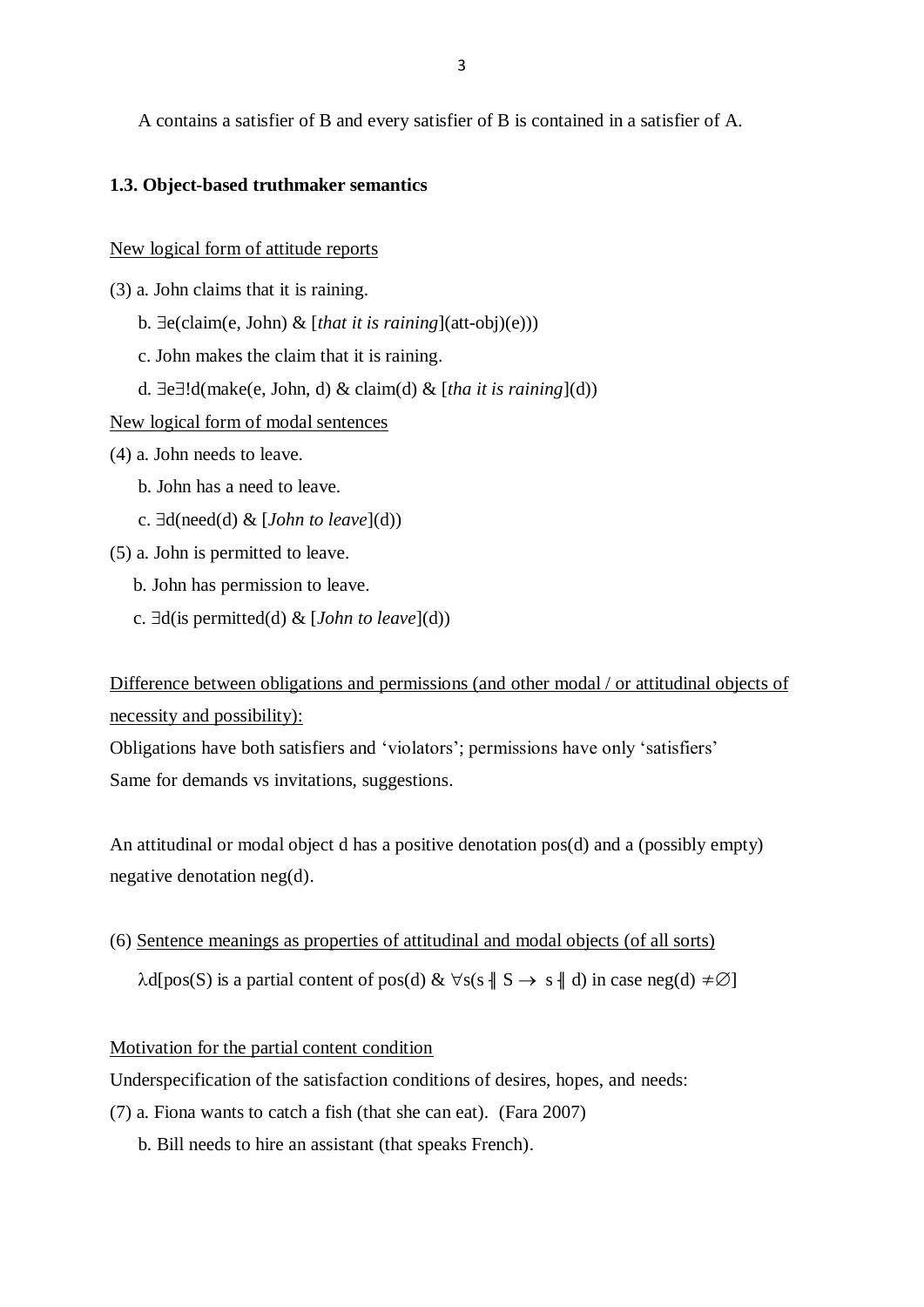It is the modal or attitudinal object that specifies what the exact satisfiers are, the sentence underspecifies them

### **1.4. Possible-worlds-based account of the content of sentences as properties of objects**

An attitudinal (or modal) object d is associated with a set of alternative worlds f(d):

(8)  $[S] = \lambda d[\forall w(w \in f(d) \leftrightarrow S \text{ is true in } w)]$ 

The difficulty (Moltmann 2018b)

The account cannot apply to modal objects of possibility.

(9) a. John forced Mary to leave.

b. John allowed Mary to leave.

Difficulty for possible worlds-account as such:

Cannot apply ty explicit (heavy) permissions (*John gave Mary permission to leave*), as

opposed to implicit (light) permissions (*it is permitted to leave*).

Object-based truthmaker semantics:

Heavy and light permissions are different objects with differently individuated content.

----------------------------------------------------------------------------------------------------------------

# **2. Explaining different Satisfaction Predicates for different attitudinal and modal objects (Moltmann 2018c)**

### **2.1. Satisfaction vs truth conditions**

Some attitudinal objects have satisfaction rather than truth conditions:

- (10) a. John's requests / demand / promise was satisfied / fulfilled.
	- b. Mary's desire was fulfilled.
- (11) a. The demand was as ignored.
	- b. The promise was broken.
- (12) a. John fulfilled the demand by handing in the paper in time.
	- b. John followed / ignored the advice by staying home.

What characterizes attitudinal objects that have satisfaction conditions rather than truth conditions?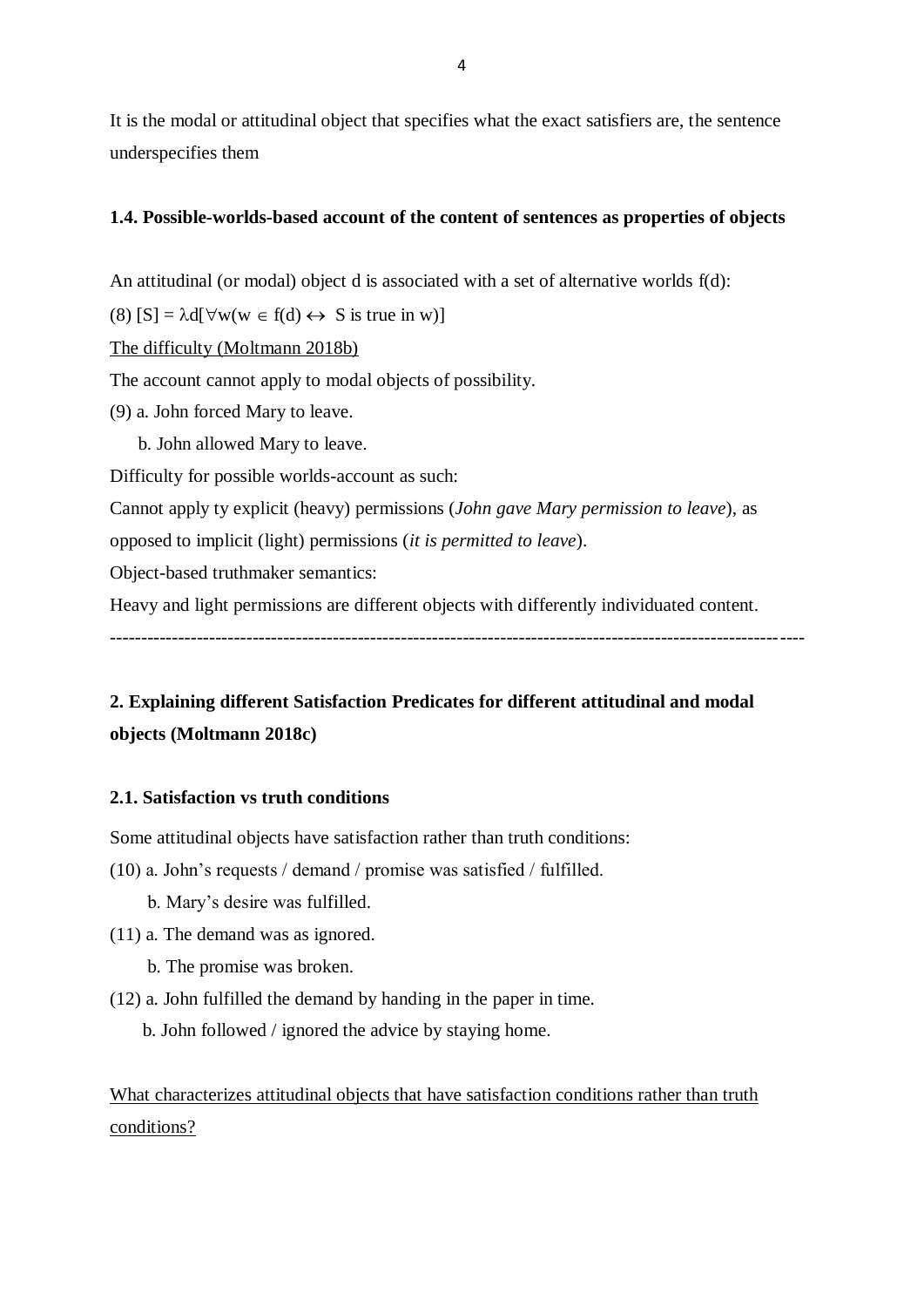Attitudinal objects that require the world to fit the representation, rather than the representation fit the world – a 'world-word/mind-direction of fit', rather than a 'word/mindworld direction of fit' (Searle 1969, 1983) But what exactly is a direction of fit?

Normative account of the notion of direction of fit using truthmaker theory An attitudinal object with a word-world direction of fit is correct in case there is a part of the world that makes it true.

An action performed by way of satisfying an attitudinal object with a world-word direction is correct in case it satisfies the attitudinal object.

A word-world direction of fit means that the attitudinal object itself needs to fulfil a norm. Attitudinal objects with a world-word/mind direction of fit comes with an action-guiding norm, imposed on its satisfiers.

(13) Characterization of direction of fit for illocutionary products (Moltmann to appear)

- i. An illocutionary product *o* has a *word-world direction of fit* just in case *o* satisfies its intrinsic norm (is correct) in a world *w* iff *w* makes *o* true.
- ii. An illocutionary product *o* has a *world-word direction of fit* just in case any action *a*  performed in recognition of *o* satisfies the norm imposed by *o* (is correct) in a world *w* iff *a* is part of *w* and satisfies *o*.

Essential reference to actions as satisfiers, hence use of truthmaker semantics

What to do about nonfactive future-oriented emotive attitudinal objects, which take situations as satisfiers?

(14) John's hope / desire that he would win was fulfilled / ??? true.

Also have a world-word/mind-direction of fit: require part of the world to trigger a positive emotive response in the subject, which in this case is the norm/standard to be fulfilled.

# **2.2. Fullfilment vs acceptance**

Modal and attitudinal objects of possibility and their satisfaction predicates

- (15) a. The obligation was satisfied / fulfilled / complied with / ??? was taken up / ??? was accepted.
	- b. The offer / invitation was taken up / accepted / ??? satisfied / ??? fulfilled / ??? complied with.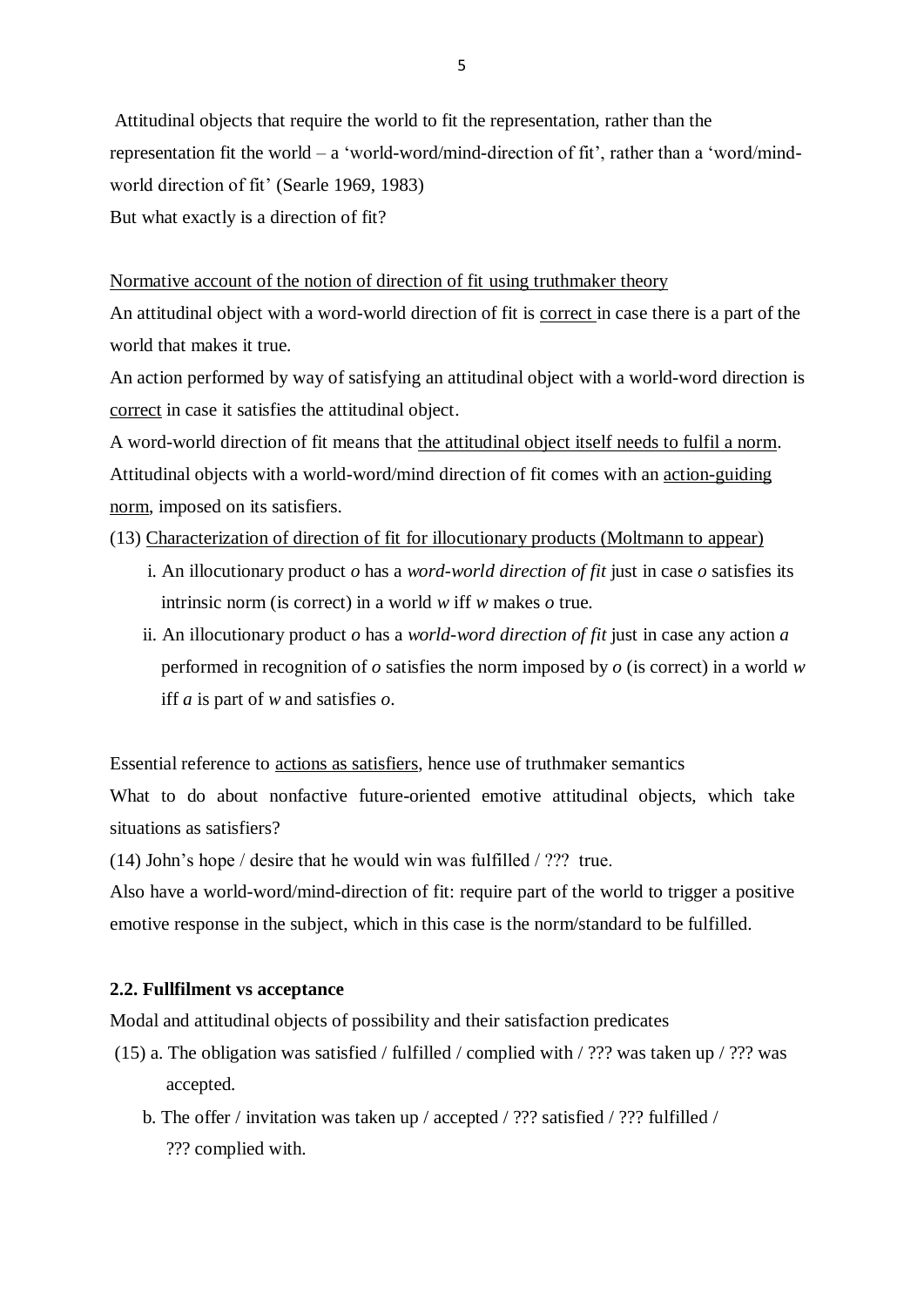Attitudinal and modal objects that have a world-word/mind direction of fit can be 'satisfied' or 'fulfilled' only if their modal force is that of necessity.

Proposals, permissions, offers, and invitations cannot be 'satisfied' or 'fulfilled'; instead an offer may be 'taken up' and an invitation 'accepted'.

Explaining the difference in terms of truthmaker semantics

Unlike requests and obligations, proposals, permissions, offers, and invitations do not have violators. Not taking up an offer or accepting an invitation is not a violation, but whatever action is performed in virtue of which the demand or request fails to be satisfied, that action is a violator of the request or demand.

# **2.3. Realization condition vs fulfillment**

Intentions and decisions cannot be satisfied, but only realized, implemented, or execute. Difference to requests, promises and obligations: do not impose a (social) norm on the actions that satisfy them.

**--------------------------------------------------------------------------------------------------------------**

## **3. Intensional noun phrases (INPs)**

(16) a. The book John needs to write must have impact.

- b. the book John promised he would write
- c. the report John asked Bill to write

Traditional approach

INPs stand for individual concepts: semantic values of type  $\langle \langle e, t \rangle, t \rangle$  (or higher) (cf. Krifka/Grosu 2007)

Present approach (Moltmann 2013, to appear)

INPs stand for *variable objects* whose manifestations are entities in particular truthmaking situations.

Variable objects / variable embodiments (Fine 1999)

entities (of type e) associated with functions from times to manifestations Variable objects inherit existence and location properties as well as circumstance-relative

properties from their manifestations (at circumstances).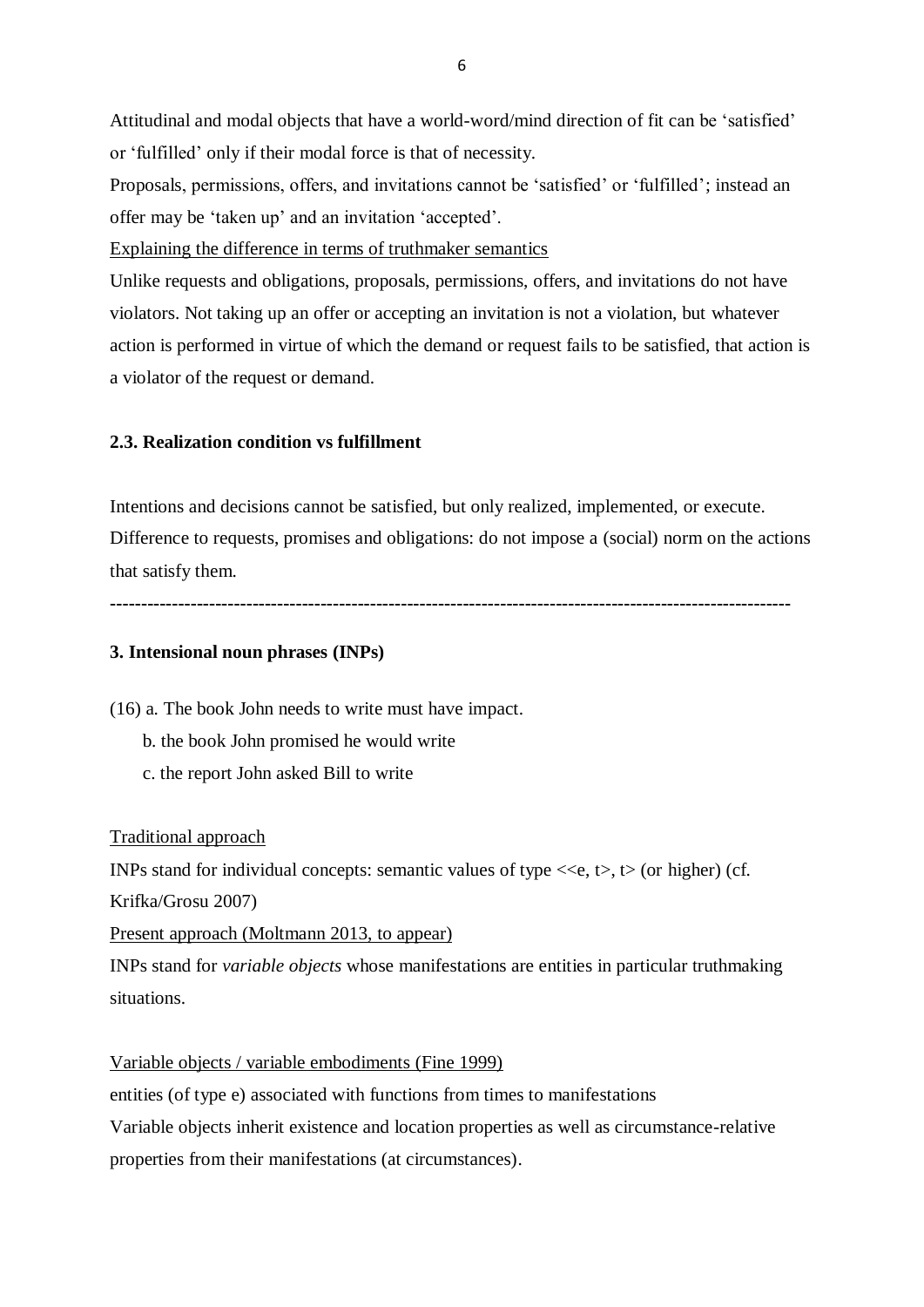Properties inherited from manifestations in other worlds/situations require a modal:

The Modal Compatibility Requirement (MCR)

- (17) a. The book John needs to write must / may have a greater impact than the book he has already written.
	- b. ??? The book John needs to write has a greater impact than the book he has already written.

Support for the objectual status of the semantic value of INPs:

Anaphora support:

(18) The book John needs to write must have impact. It must be widely read.

Predicates of objects:

- (19) a. John described the personnel that the company needed to hire.
	- b. John enumerated the things that he needed to buy.
	- c. John counted the assistants he needs to hire

Intuitive description of the variable object 'the book John needs to write'

associated with a function mapping a situation exactly satisfying John's need to the book John has written in that situation

The need may impose more specific conditions that the book needs to meet, which the speaker need not know about.

There may be different situations as part of the same world that contain different books and that meet the need.

 $\rightarrow$  The variable object involves situations that are exact truthmakers/satisfiers of the need.

The denotation of the relative clause *book John needs to write* (Moltmann 2013, to appear) (20) a.  $\lambda v[\exists d(\text{need}(d) \& \forall i(i \parallel d \rightarrow (\text{write}_i(\text{John}, v) \& \text{book}_i(v))) ]$ 

 b. The property of being a variable object d such that for some need of John's, in any satisfaction situation of that need, d is a book John writes.

Compositional semantics:

Head noun has a syntactic representation inside the relative clause (Vergnaud, Kayne, …), and is interpreted in the lower position, in the scope of the modal:

(21) a. book that John needs to write

b. [that John needs to write  $[[e]_D$  [book] $_{NP}$ ] $_{DP}$ ] $_{CP}$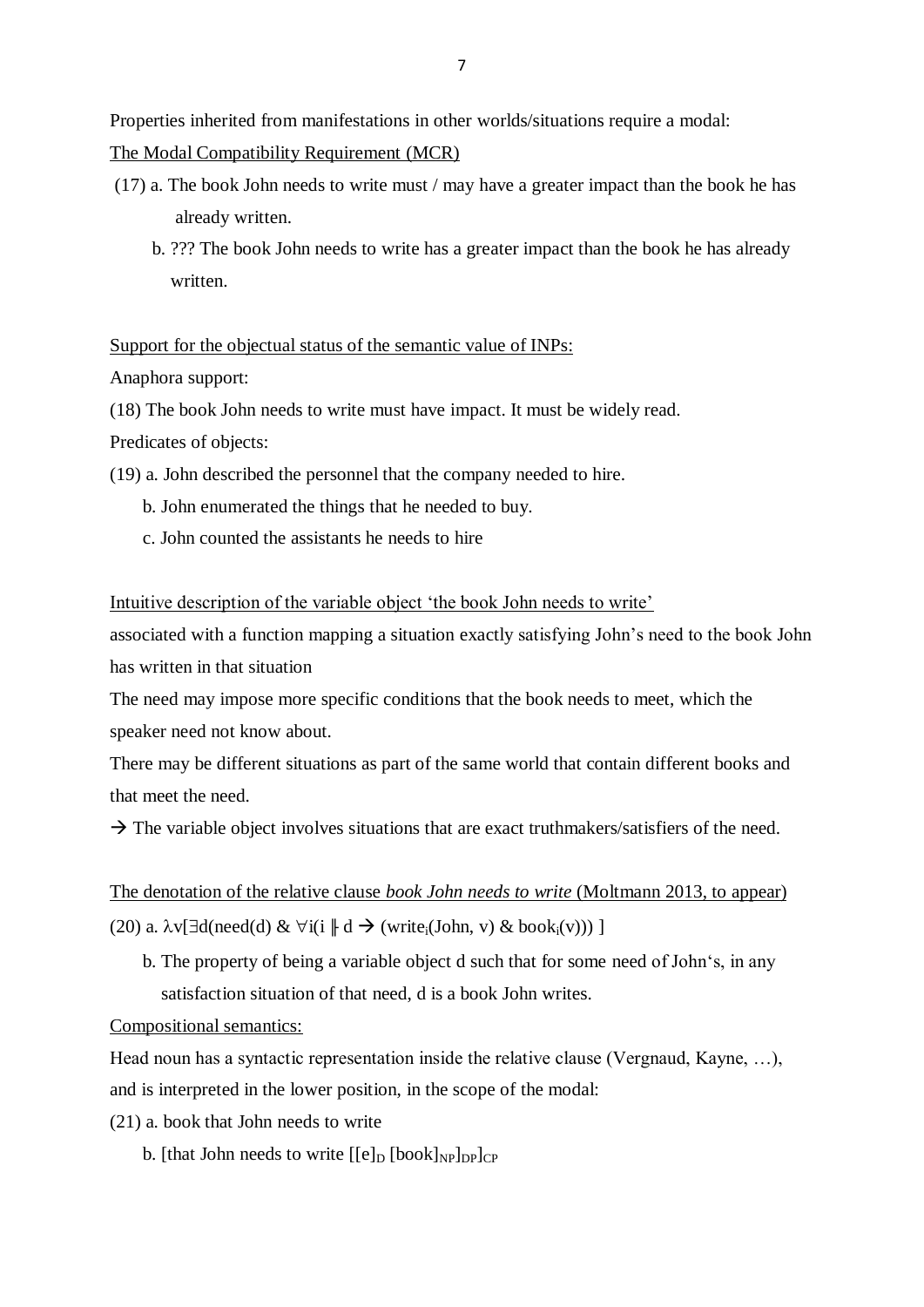[e book] interpreted as restricted variable, with the empty determiner e contributing the variable and *book* the restriction

To get uniqueness: use of ordering among variable objects and minimality operator with respect to that ordering. F: manifestation function:

(22) a. For variable objects d and d',  $d \le d'$  iff  $F(d) \subset F(d')$ .

b. min< d[ $\exists$ e(promise(e, John) &  $\forall$ i(i|| product(e)  $\rightarrow$  write<sub>i</sub>(John, d) & book<sub>i</sub>(d))]

-----------------------------------------------------------------------------------------------------------------

## **3. Intensional transitive verbs**

Intensional transitive verbs: *need, look for (three readings), want, own, buy, sell, offer, give, find (three readings), recognize, hire, see, paint, represent, imagine*

#### Interpretation of weak quantfiers:

- (23) a. John needs an assistant / at least two assistants / exactly two assistants / at most two assistants / more assistants than secretaries.
	- b. John needs no assistant.

### Moltmann (1997)

Complement in (23a, b) specifies what John must have in a minimal situation in which his needs are satisfied – better: in a situation exactly satisfying his needs:

- (24) a. For every minimal situation s (maximally similar to w in the respects relevant in s) such that John is  $P$  in s, John stands in  $R$  ('have') to exactly three assistants in  $s$  <now better: exactly satisfying John's need>
	- b. For every minimal situation s such that  $P_s(John)$ ,  $\{x \mid R_s(John, x)\}\in [exactly]$ *two*]<sub>s</sub>([*assistants*]<sub>s</sub>) (quantifiers as functions from situations to sets of properties)

Other examples:

(25) John saw at most ten trees.

'John takes the situation he sees to have the property of having at most ten trees in its domain.'

(26) a. John hired at most two assistants.

'In the minimal situation resulting from the hiring, John has at most two assistants.'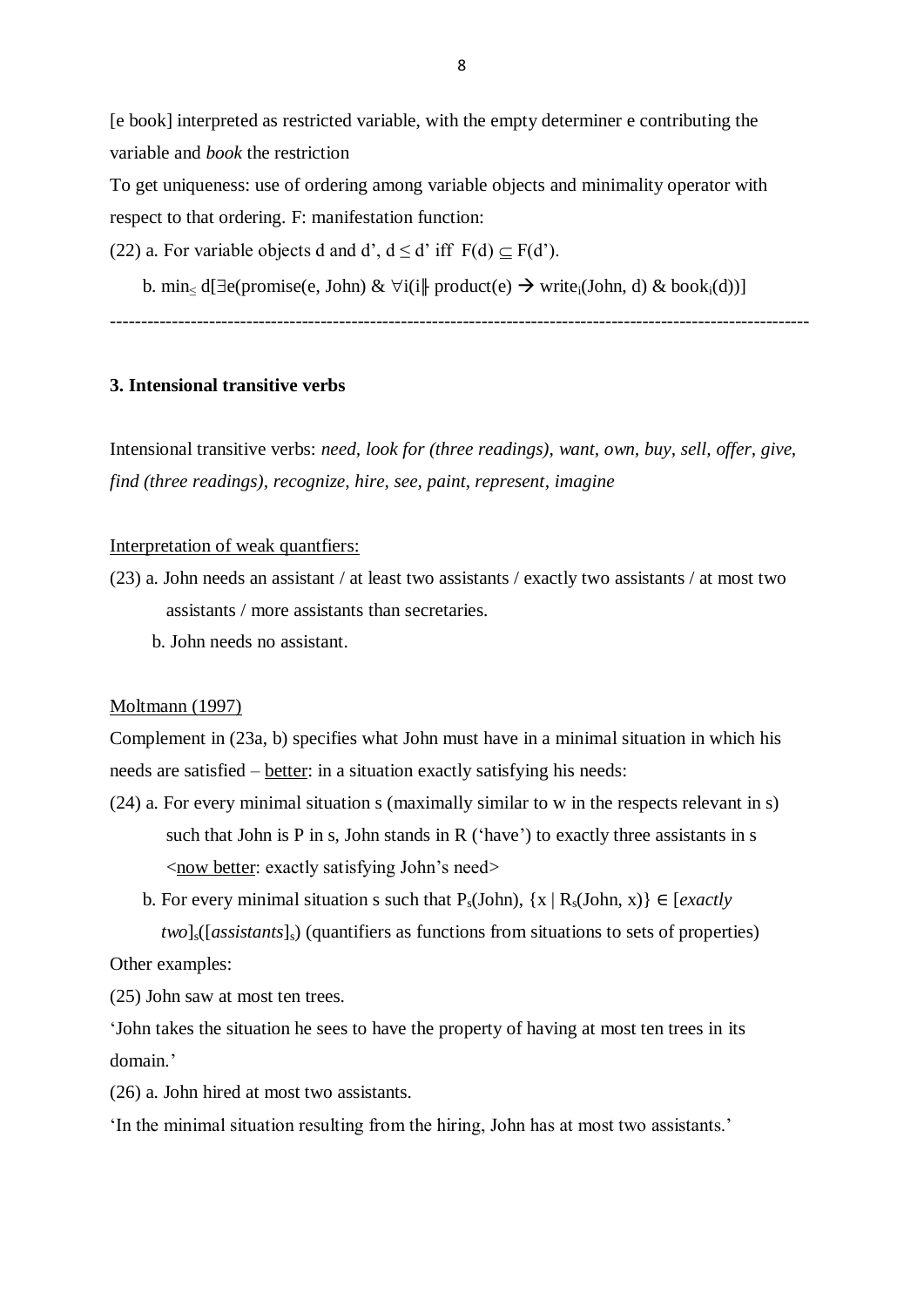Moltmann (2008)

(27) The modal account of 'need'

x needs Q is true in w iff for every minimal situation s such that  $wR_{\text{need},x}$  s, for some property P∈ [Q],  $\{y \mid \langle x, y \rangle \in R_c(s)\} = P(s)$ . (quantifiers as set of properties)

#### Sharing of the 'object' of transitive verbs (Moltmann 2008, 2013)

Extensional and intensional verb cannot generally share their object:

- (28) a. ??? John met what Bill is looking for, namely a rich heiress.
	- b. ??? John talked to what Bill needs, a competent assistant.
	- c. ?? John weighed what he was looking for, a suitcase.

### (Apparent) extensional verbs and intensional verb can sometimes share their object

- (29) a. John bought what he needed, a car.
	- $\rightarrow$  actual situation is satisfaction situation
	- b. John bought what Mary really needs. (But John did not buy it for her)
		- $\Rightarrow$  type of situation is satisfaction situation
	- c. I found what I needed, a competent assistant.
- (30) a. John has what Mary needs. (Thus Mary should ask John for it).
	- $\Rightarrow$  actual situation is possible satisfaction situation
	- b. John has what Mary once needed.
		- $\Rightarrow$  type of situation is satisfaction situation

Two intensional verbs can sometimes share their object

- (31) a. John promised Mary only what she really needed, namely a car.
	- b. Mary needs what she lacks.
	- c. John offered Mary what she wanted (namely a glass of wine—he actually did not get to pour her one).
	- d. I now own what I needed (namely half the estate).
	- e. He accepted what I offered him (namely a glass of wine, but before I could pour him one, a fire broke out).
- (32) a. ?? John painted what Mary needs / recognized / owns / described, namely a castle.
	- b. ?? John recognized (when looking at the picture) what Mary needs, a castle.
	- c. ?? John found what Mary mentioned, a large suitcase.

Sharing of type of situation: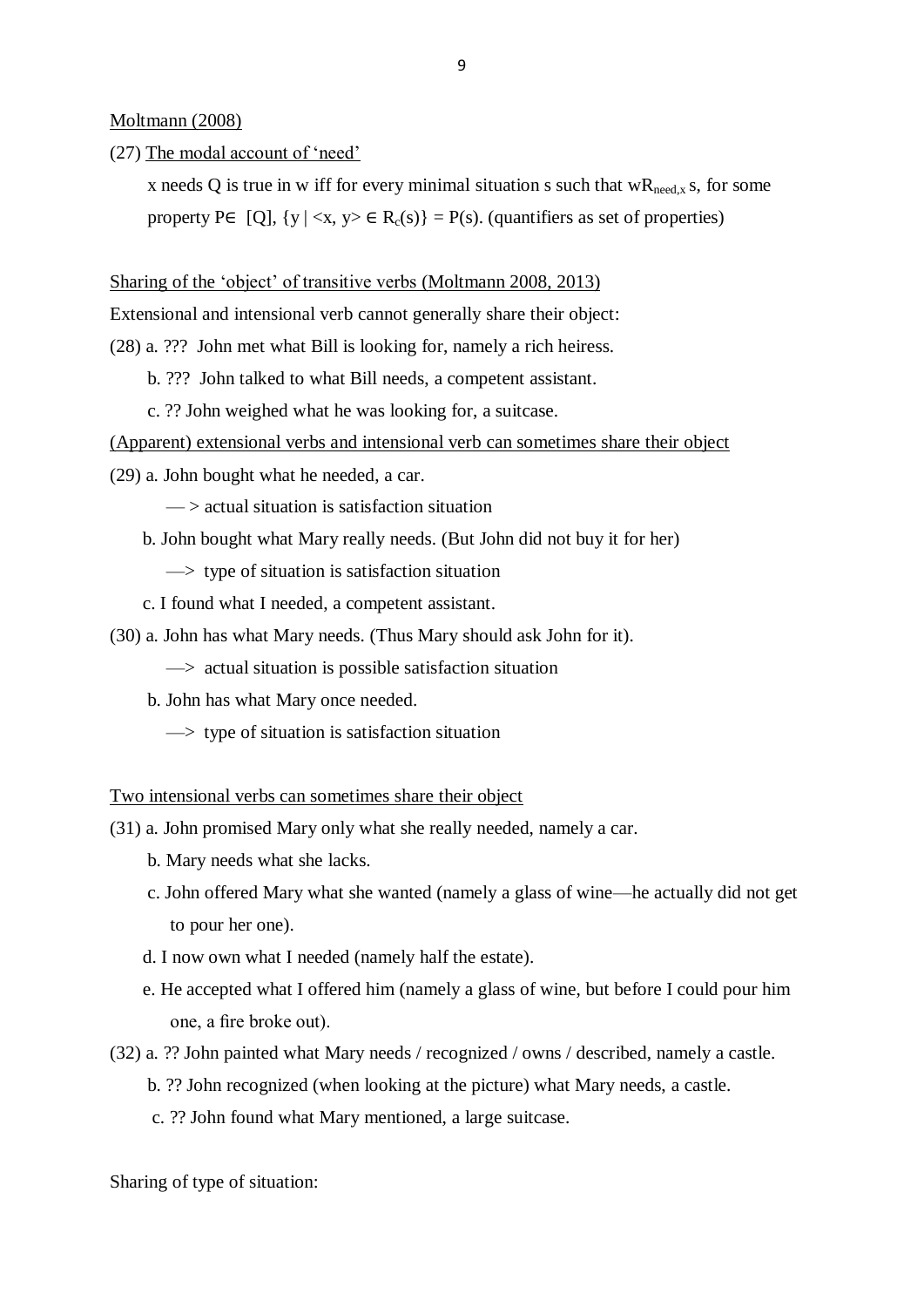(33) a. John promised Mary what Sue really needs, namely a car.

- b. John himself lacks what Mary needs.
- c. John has found what Bill is still looking for, namely a person who can do the job.

Conditions on when apparent extensional and intensional verbs can 'share' their object 1. The 'extensional' verb describes a situation that is a satisfaction situation of the modal object / product associated with the intensional verb.

2. The 'extensional verb' represents the type of situation whose instances are satisfaction situations of the product described by the intensional verb.

### Shift from modal objects or kinds of them to satisfiers:

- [1] a. John's need of a horse
	- b. the need of a horse
- [2] a. the satisfaction of John's need of a horse
	- b. the satisfaction of the need of a horse

What intensional transitive verbs share are variable objects or rather variable satisfiers of their respective products, construed on the basis of shared satisfaction situations (Moltmann 2013).

### Sharing of the object of two intensional transitive verbs

Sharing of a variable satisfier of the products associated with the two verbs.

### Sharing of variable satisfiers of findings and searches

- (34) a. John found what he was looking for, a house. (finding as 'coming across')
	- b. John found what he was looking for, an assistant. (finding as 'hiring')

 c. John found what he was looking for, a role model. (finding as 'recognizing') Sharing of satisfaction situations relating to the same modal object or connected modal objects: situations of finding are satisfaction situations of the search.

Satisfaction situations of findings and searches require causal relations to the product Situations of finding (which may involve events of coming across, of nomination, or recognition) can satisfy a search only if they are caused by the search, not if they are just of the right sort.

### Variable objects that are 'generated' by a purchase

(35) a. the bottle of wine John bought over the internet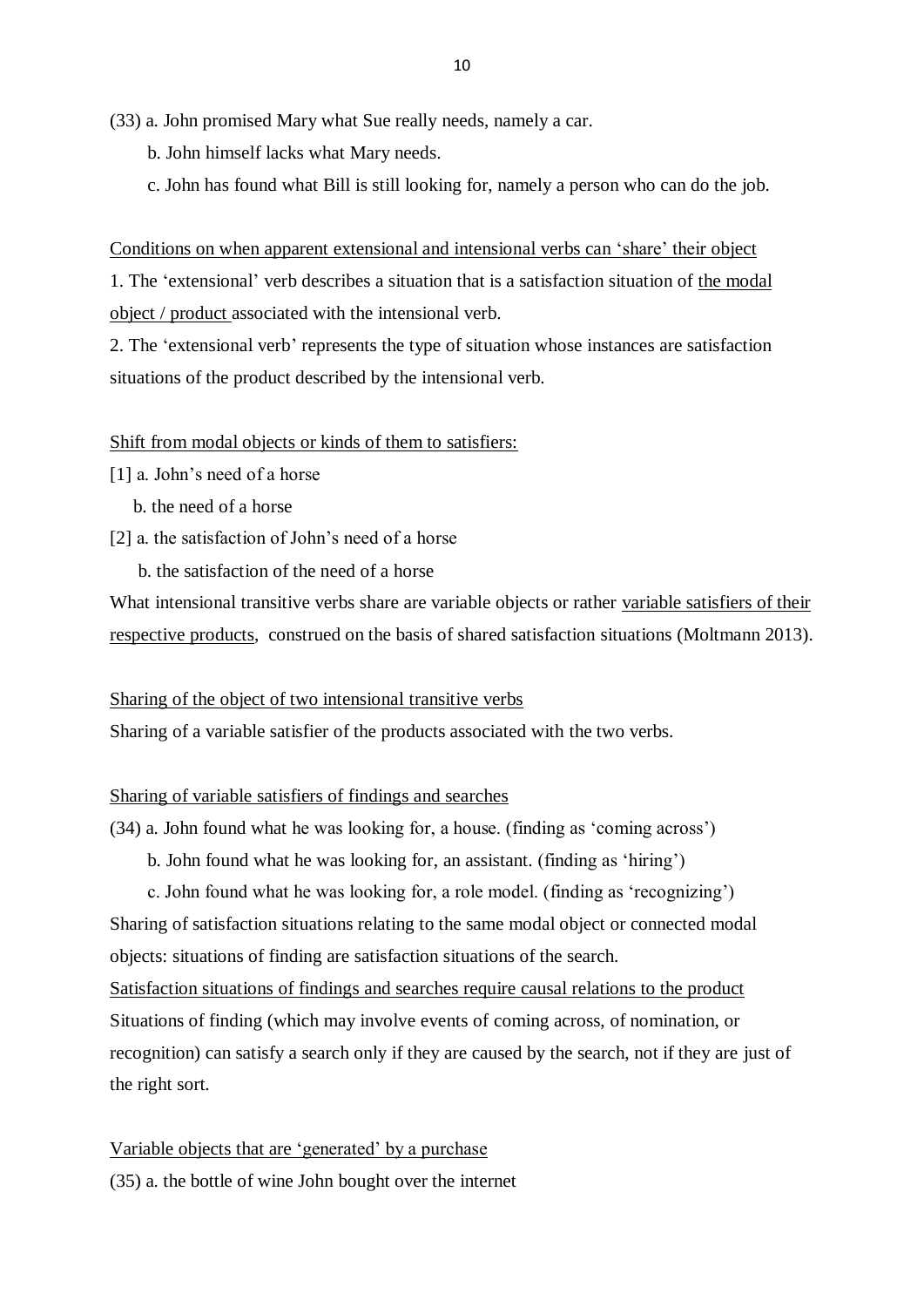b. John now owns what he bought over the internet

Purchases as modal objects:

The purchase described in (35) is realized only by situations of John's 'having' a bottle wine that are caused by the purchase.

The variable object that is 'the bottle of wine John bought' will be realized only by bottles of wine in such situations, not by bottles of wine in other (actual) situations.

-----------------------------------------------------------------------------------------------------

### **4. Conclusion**

Four types of motivations for object-based truthmaking

- explaining the selection of different types of attitudinal and modal objects by different satisfaction predicates

- the semantics of intensional NPs,

- the interpretation of weak quantifiers with intensional transitive verbs and the sharing of the objects of intensional transitive verbs

- accounting for particular conditions on actions as satisfiers imposed by particular modal or attitudinal objects (causal connections, Searle's 'by way of'-conditions).

-----------------------------------------------------------------------------------------------------------

### **References**

Fine, K. (1999): 'Things and Their Parts'. *Midwest Studies of Philosophy* 23, 61-74.

---------- (2017): 'Truthmaker Semantics'. In Bob Hale / Crispin Wright /Alex Miller (eds.): *A Companion to the Philosophy of Language*, John Wiley & Sons, Ltd, Chichester, UK

Grosu, A. / Krifka, M. (2007): 'The Gifted Mathematician that you Claim to be'. *Linguistics* 

 *and Philosophy* 30, 445-485.

Moltmann, F. (1997): 'Intensional Verbs and Quantifiers'. *Natural Language Semantics* 5.1, 1-52.

----------------- (2008): 'Intensional Transitive Verbs and their Intentional Objects'. *Natural Language Semantics*.

----------------- (2013): *Abstract Objects and the Semantics of Natural* 

 *Language*. Oxford UP, Oxford.

---------------- (2017): 'Cognitive Products and the Semantics and Attitude Verbs and